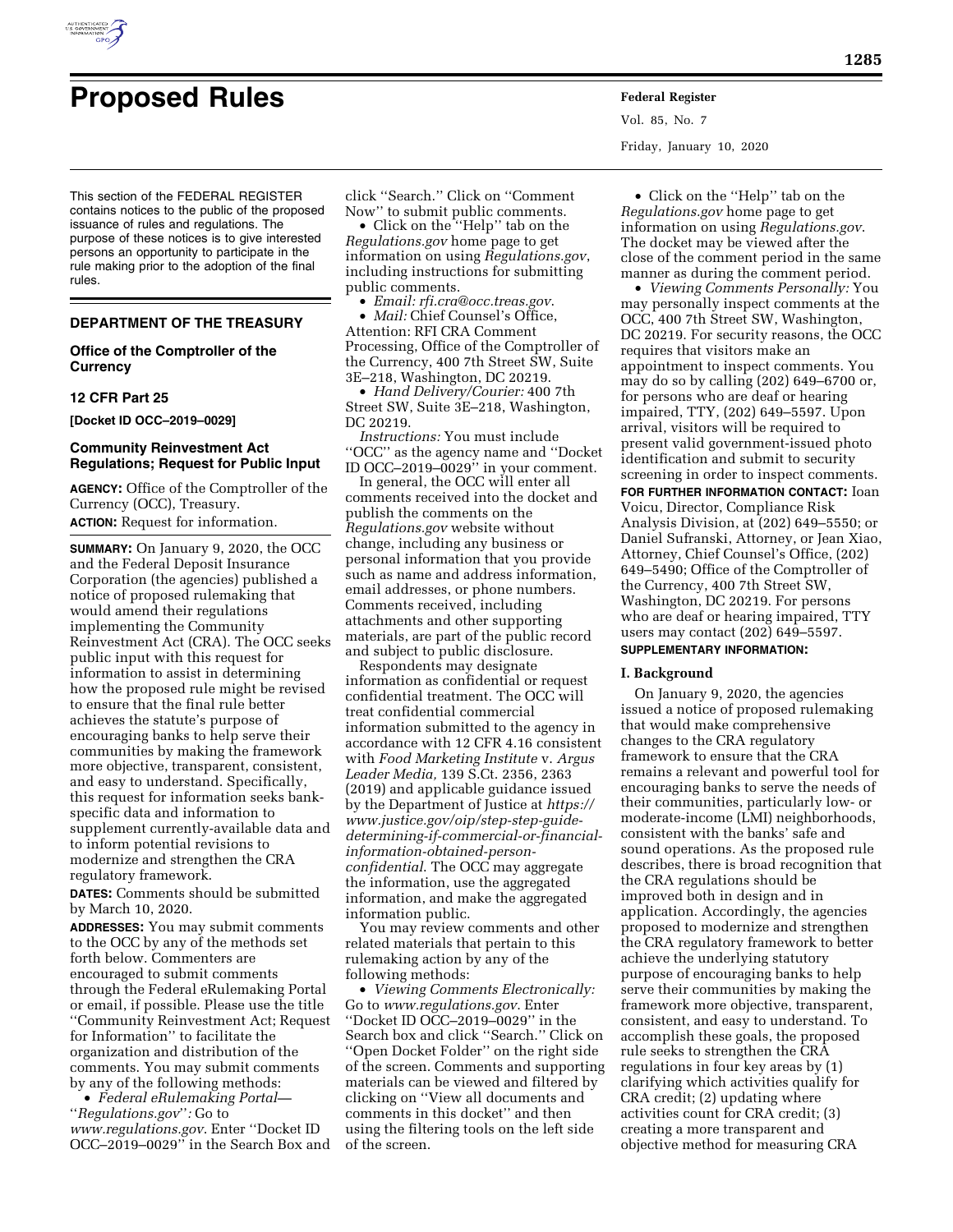performance; and (4) providing for more transparent, consistent, and timely CRArelated data collection, recordkeeping, and reporting.

# **II. Request for Information**

The OCC gives notice that it seeks public input to assist in determining how the proposed rule should be revised to ensure that the final rule better achieves the statute's purpose of encouraging banks to help serve their communities by making the framework more objective, consistent, and transparent. As discussed in the proposed rule, the agencies analyzed currently-available historical data to determine the empirical benchmarks and thresholds that would be used in the general performance standards in § 25.12 of the proposed rule. Specifically, the agencies reviewed the available Home Mortgage Disclosure Act (HMDA) data on home mortgages to LMI borrowers, Call Report data on the onbalance sheet value of home mortgages, consumer loans, small business and small farm loans, and credit bureau data on the outstanding balances of consumer loans. The agencies analyzed these sources together, collected additional information about community development investments from historical performance evaluations, and made some assumptions to estimate what banks' average CRA evaluation measures would have been from 2011– 2017 under the proposed rule's framework.

This request for information seeks bank-specific data and information to supplement the agencies' analyses and currently-available data. Specifically, it requests four types of bank data or information: (1) Retail domestic deposit activities; (2) qualifying activity data; (3) data on retail loans originated and sold within 90 days; and (4) other retail loan data. This data should reflect the past three years. Responses to this request are informed by a review of the proposed rule.

Respondents may answer all or some of the requests for information below. All information should be in a comma delimited file, and dollar values should be in 1,000s. Standard Federal Information Processing Standards (FIPS) codes should be used for geographic data, and the following codes should be used, unless otherwise instructed:

- –99—Information not available
- –98—Not applicable (*e.g.,* geographic area is not part of a facility-based assessment area)
- –9999—Not part of a metropolitan statistical area

The OCC is particularly interested in receiving information and supporting data on the following topics and questions:

### *Retail Domestic Deposit Activities*

As discussed in the proposed rule, a bank's main office and deposit-taking facility locations and retail domestic deposit data would be required to determine its assessment area delineations, its ratings, and the benchmarks associated with ratings in §§ 25.08 and 25.11 of the proposed rule. The following data will supplement existing data and assist the OCC in, among other things, making potential revisions to the proposed thresholds in § 25.12.

### *Questions and Requests Regarding Retail Domestic Deposit Activities*

1. What are the bank's total amount of retail domestic deposits received, by county for each quarter-end? As

discussed in § 25.03 of the proposed rule, retail domestic deposits would include deposits by individuals, partnerships, and corporations, as reported on Schedule RC–E, item 1, of the Call Report other than a deposit that is obtained, directly or indirectly, from or through the mediation or assistance of a deposit broker as that term is defined in section 29 of the Federal Deposit Insurance Act (12 U.S.C. 1831f(g)). The county should be assigned based on the accountholder's physical address, not the location of the branch that accepted the deposit.

2. Assign and provide a unique numerical identification (ID) to each facility-based assessment area, as defined in the proposed rule. As discussed in § 25.08 of the proposed rule, a bank's main office, branches, and non-branch deposit-taking facilities, as well as the surrounding geographies in which the bank has originated or purchased a substantial portion of its loans, would be included in the facilitybased assessment area. Facility based assessment areas would be comprised of one of the following that include one or more of the bank's main office, branches, and non-branch deposittaking facilities: (1) A whole metropolitan statistical area (MSA); (2) the whole nonmetropolitan area of a state; (3) one or more whole, contiguous metropolitan divisions (MD) in a single MSA; or (4) one or more whole, contiguous counties or county equivalents in a single MSA or nonmetropolitan area.

3. For the data above, provide county, MD/MSA, and State standard FIPS Codes.

4. Are there burdens associated with collecting or reporting the data described in this section?

|  |  | TABLE 1, COLUMNS 1-6-DEPOSIT AND ASSESSMENT AREA ID DATA BY COUNTY, QUARTER |  |  |  |  |  |  |
|--|--|-----------------------------------------------------------------------------|--|--|--|--|--|--|
|--|--|-----------------------------------------------------------------------------|--|--|--|--|--|--|

|               | Data field                                                              | Comments                                                                                                                                                                              |
|---------------|-------------------------------------------------------------------------|---------------------------------------------------------------------------------------------------------------------------------------------------------------------------------------|
| Column 1      |                                                                         | FIPS code.                                                                                                                                                                            |
| Column 2      |                                                                         | FIPS code.                                                                                                                                                                            |
| Column 3      |                                                                         | FIPS code.                                                                                                                                                                            |
| Column 4 ………… |                                                                         | Numeric indicator, created by Bank, that uniquely identifies<br>each facility-based assessment area. Use code -98 if a<br>county is not in a facility-based assessment area.          |
|               |                                                                         | Specify date of data snapshot, e.g., as reported on Q4 call<br>report.<br>Q1YYYY: Jan1-March30<br>Q2YYYY: April 1-June 30<br>Q3YYYY: July1-Sept 30<br>Q4YYYY: Oct1-Dec 31.            |
| Column 6      | Quarter-end Total Retail Domestic Deposits received from<br>the county. | \$ value of retail domestic deposits in the county. County<br>should be assigned based on depositor/business physical<br>address (not location of the branch that holds the deposit). |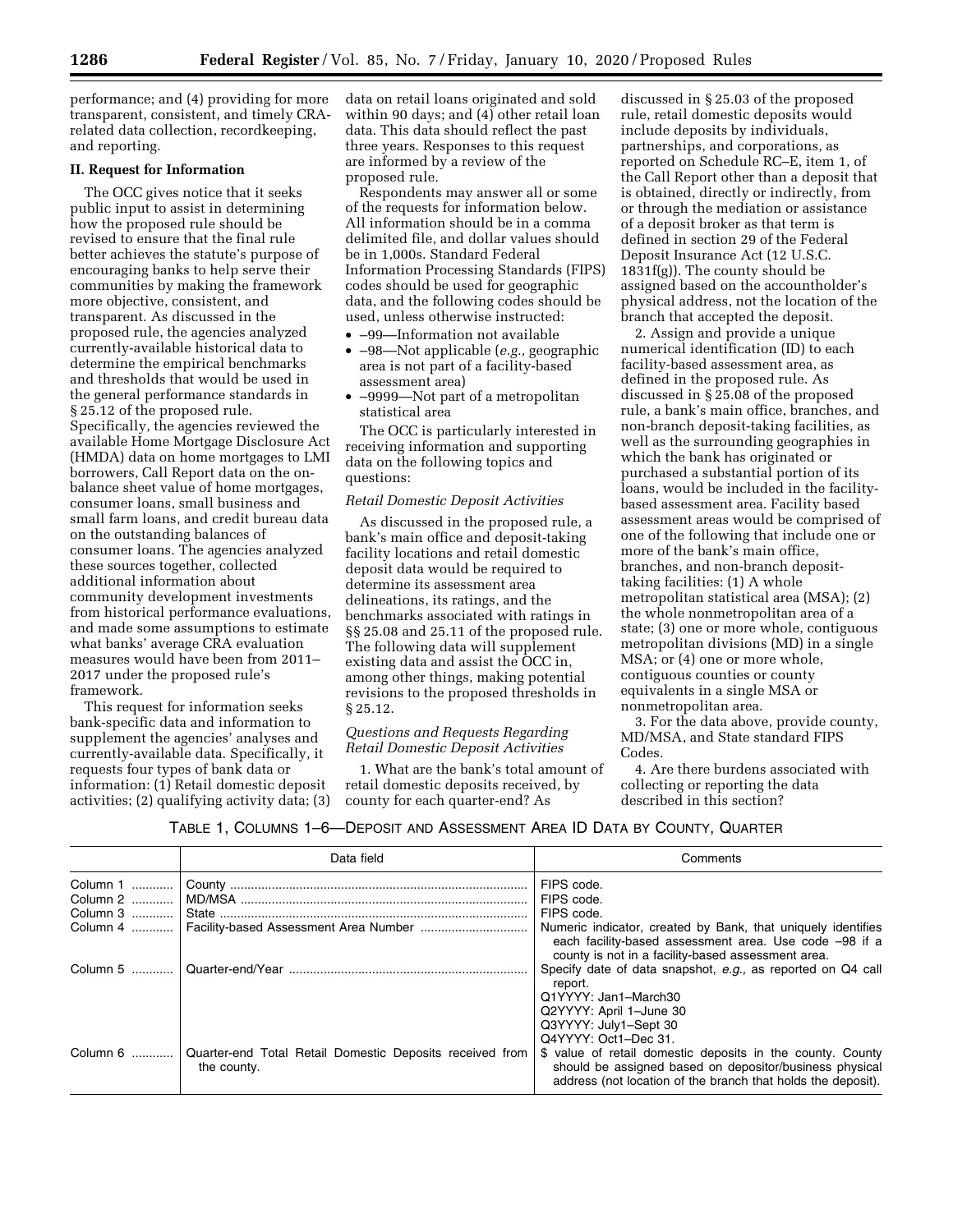## *Total Qualifying Activities*

As discussed in the proposed rule and this request for information, the dollar value of a bank's qualifying activities would be required to determine a bank's ratings and to set the benchmarks associated with ratings in § 25.12. The following data will supplement existing data and assist the OCC in, among other things, making potential revisions to the appropriate thresholds in the proposed rule.

# *Questions and Requests Regarding Total Qualifying Activities*

5. Calculate and report the sum, at the county level, of all quarter-end balances

for each type of qualifying loan or community development (CD) investment held on the balance sheet. Calculate and report the sum of the associated dollar value, at the county level, for other CD investments (*i.e.,*  monetary and in-kind donations) and CD services made or provided in each quarter. Exclude from the calculation any loans that were sold within 90 days of origination by the bank. Qualifying activity would mean an activity that meets the criteria in § 25.04 of the proposed rule. Qualifying activities would include qualifying loans, CD investments, and CD services. Qualifying loan means a retail loan, as

defined in § 25.03, that meets the criteria in § 25.04(b) or a CD loan, as defined in § 25.03, that meets the criteria in § 25.04(c). CD investments are defined in § 25.03, which would include a requirement that the investment meets the criteria in § 25.04(c). CD services are defined in § 25.03, which would include a requirement that the service meets the criteria in  $\S 25.04(c)$ .

6. Are there burdens associated with collecting or reporting the data described in this section?

# TABLE 1, COLUMNS 7–21—THE QUARTER-END DOLLAR VALUE OF EACH QUALIFYING ACTIVITY BY COUNTY, QUARTER

|           | Data field                                                                                                                                                     | Comments                                                                                                         |
|-----------|----------------------------------------------------------------------------------------------------------------------------------------------------------------|------------------------------------------------------------------------------------------------------------------|
| Column 7  | Quarter-end, county-level sum of balances of qualifying<br>home mortgages.                                                                                     |                                                                                                                  |
| Column 8  | Quarter-end, county-level sum of balances of qualifying auto<br>loans.                                                                                         |                                                                                                                  |
| Column 9  | Quarter-end, county-level sum of balances of qualifying cred-<br>it cards.                                                                                     |                                                                                                                  |
| Column 10 | Quarter-end, county-level sum of balances of other revolving<br>lines of credit.                                                                               |                                                                                                                  |
| Column 11 | Quarter-end, county-level sum of balances of qualifying other<br>consumer loans.                                                                               | Qualifying loans that are not credit cards or other revolving<br>lines of credit, auto loans, or home mortgages. |
| Column 12 | Quarter-end, county-level sum of balances of qualifying small<br>loans to businesses in LMI census tracts.                                                     |                                                                                                                  |
| Column 13 | Quarter-end, county-level sum of balances of qualifying small<br>loans to farms in LMI census tracts.                                                          |                                                                                                                  |
| Column 14 | Quarter-end, county-level sum of balances of qualifying small<br>loans to small businesses in non-LMI census tracts.                                           |                                                                                                                  |
| Column 15 | Quarter-end, county-level sum of balances of qualifying small<br>loans to small farms in non-LMI census tracts.                                                |                                                                                                                  |
| Column 16 | Quarter-end, county-level sum of balances of qualifying CD<br>loans.                                                                                           |                                                                                                                  |
| Column 17 | Quarter-end, county-level sum of balances of qualifying CD<br>investments held on balance sheet, excluding mortgage-<br>backed securities and municipal bonds. |                                                                                                                  |
| Column 18 | Quarter-end, county-level sum of balances of qualifying mort-<br>gage backed securities.                                                                       |                                                                                                                  |
| Column 19 | Quarter-end, county-level sum of balances of qualifying mu-<br>nicipal revenue bonds.                                                                          |                                                                                                                  |
| Column 20 | County-level sum of qualifying services performed during the<br>quarter.                                                                                       |                                                                                                                  |
| Column 21 | County-level sum of qualifying monetary or in-kind donations<br>not included in CD Investments held on balance sheet that<br>were extended during the quarter. |                                                                                                                  |

**Note:** Only calculate the dollar value of qualifying loans not sold within 90 days of origination. When determining whether a loan is a qualifying loan, if borrower income is not available, use the income level of the census tract associated with the loan (*e.g.,* if the loan is in a low or moderate-income tract, assume that the borrower has low or moderate income); and in the data description add an explanatory note indicating for what types of loans this assumption was used.

#### *Qualifying Retail Loans Originated and Sold Within 90 Days*

As discussed in the proposed rule, the value of a bank's qualifying activities would be required to determine a bank's ratings and to set the benchmarks associated with ratings in § 25.12. Retail loans originated and sold within 90 days that are qualifying activities would be valued at 25 percent of their origination value under § 25.06(d)(2). The following data will supplement

existing data and assist the OCC in, among other things, making potential revisions to the appropriate thresholds in proposed rule.

*Questions and Requests Regarding Qualifying Retail Loans Originated and Sold Within 90 Days* 

7. Report all retail loans that are qualifying activities under § 25.04 and that are originated and sold within 90 days of origination.

8. Report the balance at origination of all retail loans reported in request 7.

9. Report the origination date of each retail loan reported in request 7.

10. Report the sell date of each retail loan reported in 7.

11. Instead of reporting the information in questions 7 through 10, report the aggregate balance at origination of all retail loans that are qualifying activities under § 25.04 and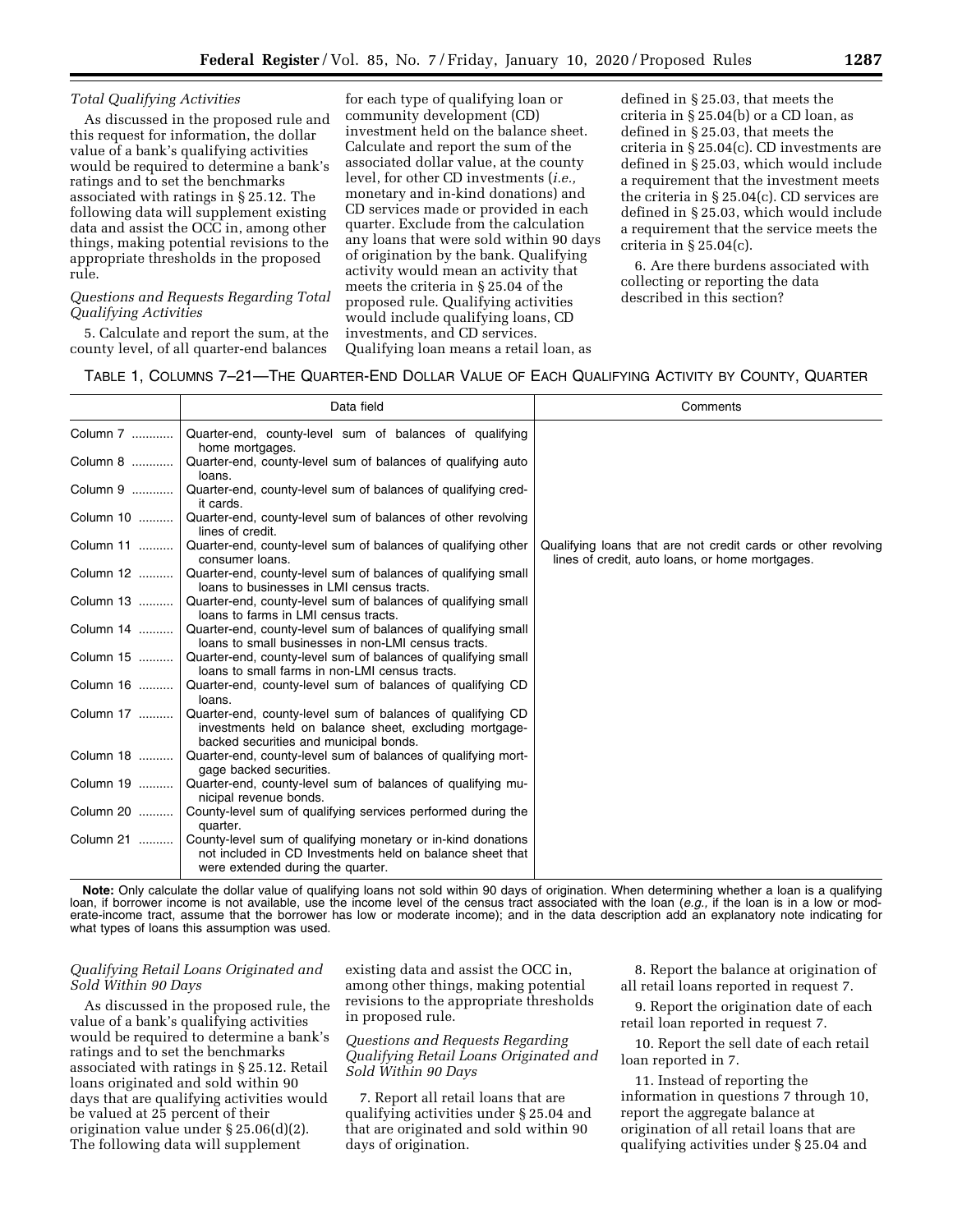that are originated and sold within 90 days of origination throughout the year.

12. What are the burdens associated with collecting or reporting the data described in this section? How do the

burdens differ if the data is collected at the loan level versus the aggregate level?

# TABLE 2—FULL LIST OF QUALIFYING RETAIL LOANS ORIGINATED AND SOLD WITHIN 90 DAYS

|          | Data field                                                        | Comments                                                                                                                                                                       |
|----------|-------------------------------------------------------------------|--------------------------------------------------------------------------------------------------------------------------------------------------------------------------------|
| Column 1 | Loan ID.                                                          |                                                                                                                                                                                |
|          |                                                                   | FIPS code.                                                                                                                                                                     |
|          |                                                                   | FIPS code.                                                                                                                                                                     |
| Column 4 |                                                                   | FIPS code.                                                                                                                                                                     |
|          |                                                                   | Numeric indicator, created by Bank, that uniquely identifies<br>each facility-based assessment area. Use code -98 if a<br>loan is not within a facility-based assessment area. |
| Column 6 |                                                                   | Mortgage, Credit card, Auto, Other, etc.                                                                                                                                       |
|          | Column 7    Balance at origination for the qualifying retail loan |                                                                                                                                                                                |
|          | Column 8    Origination date of the qualifying retail loan        | DDMMYYY.                                                                                                                                                                       |
|          |                                                                   | DDMMYYYY.                                                                                                                                                                      |
|          |                                                                   | No or 0 if actual borrower income is used.                                                                                                                                     |

**Note:** When determining whether a loan is a qualifying loan, if borrower income is not available, use the income level of the census tract associated with the loan (*e.g.,* if the loan is in a low or moderate-income tract, assume that the borrower has low or moderate income) and add a flag indicating whether this assumption was used.

#### *Volume of Retail Loans by Census Tract*

As discussed in the proposed rule and this request for information, banks would be evaluated under retail lending distribution tests described in § 25.11 of the proposed rule. The following data will supplement existing data relevant to the proposed retail lending distribution tests.

# *Questions and Requests Regarding Volume of Retail Loans by Census Tract*

12. Calculate the total number and dollar volume, at the census tract level, of all new retail loans originated for

each of the bank's retail loan product lines. Retail lending product line would be defined in § 25.03 to include home mortgage loans, small loans to businesses, small loans to farms, automobile loans, credit card loans, other revolving credit lines, and other consumer loans (as those terms would be defined in under the proposed rule).

13. For product lines other than small loans to businesses and small loans to farms, calculate the total number, at the census tract level, of all new retail loans originated for each retail loan product line to LMI individuals or families. For

the small loans to businesses and small loans to farms product lines, as defined in § 25.04, calculate, at the census tract level, the number of small loans originated to small businesses and to small farms, respectively.

14. Using the same set of unique assessment area IDs as in Table 1, identify each facility-based assessment area.

15. Report the Census Tract, County, MSA/MD, State.

16. Are there burdens associated with collecting or reporting the data described in this section?

# TABLE 3—YEARLY VOLUME OF RETAIL LOAN ORIGINATIONS

|           | Data Field                                                                                 | Comments                                                                                                                                                                     |
|-----------|--------------------------------------------------------------------------------------------|------------------------------------------------------------------------------------------------------------------------------------------------------------------------------|
| Column 1  |                                                                                            | FIPS code.                                                                                                                                                                   |
| Column 2  |                                                                                            | FIPS code.                                                                                                                                                                   |
| Column 3  |                                                                                            | FIPS code.                                                                                                                                                                   |
| Column 4  |                                                                                            | FIPS code.                                                                                                                                                                   |
| Column 5  |                                                                                            | Numeric indicator, created by Bank, that uniquely identifies<br>each facility-based assessment area. Use code -98 if a<br>county is not in a facility-based assessment area. |
| Column 6  | Number of home mortgage loan originations in the tract to<br>LMI individuals or families.  |                                                                                                                                                                              |
| Column 7  | Number of auto loan originations in the tract to LMI individ-<br>uals or families.         |                                                                                                                                                                              |
| Column 8  | Number of credit card accounts in the tract to LMI individuals<br>or families.             |                                                                                                                                                                              |
| Column 9  | Number of other revolving credit lines in the tract to LMI indi-<br>viduals or families.   |                                                                                                                                                                              |
| Column 10 | Number of other consumer loan originations in the tract to<br>LMI individuals or families. |                                                                                                                                                                              |
| Column 11 | Number of originations of small loans in the tract to small<br>businesses.                 |                                                                                                                                                                              |
| Column 12 | Number of originations of small loans in the tract to small<br>farms.                      |                                                                                                                                                                              |
| Column 13 | Number of home mortgage loan originations in the tract                                     |                                                                                                                                                                              |
| Column 14 |                                                                                            |                                                                                                                                                                              |
| Column 15 |                                                                                            |                                                                                                                                                                              |
| Column 16 |                                                                                            |                                                                                                                                                                              |
| Column 17 | Number of other consumer loan originations in the tract                                    |                                                                                                                                                                              |